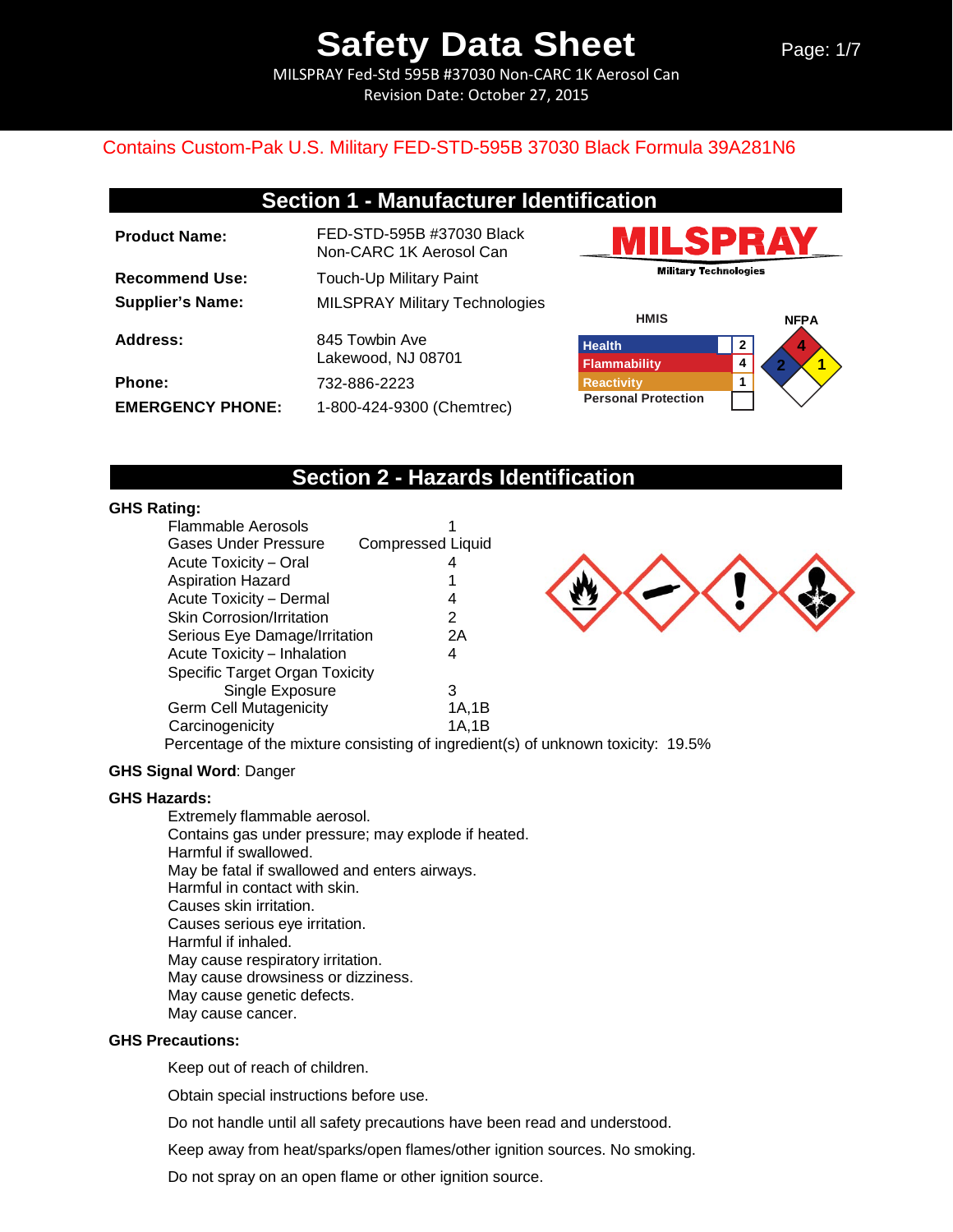MILSPRAY Fed-Std 595B #37030 Non-CARC 1K Aerosol Can Revision Date: October 27, 2015

| Pressurized container: Do not pierce or burn, even after use.              |
|----------------------------------------------------------------------------|
| Avoid breathing vapor/spray.                                               |
| Wash hands thoroughly after handling.                                      |
| Use only outdoors or in a well-ventilated area.                            |
| Wear eye protection.                                                       |
| IF SWALLOWED: Immediately call a poison center/doctor.                     |
| IF ON SKIN: Wash with plenty of soap and water.                            |
| IF INHALED: Remove victim to fresh air and keep comfortable for breathing. |
| IF IN EYES: Rinse cautiously with water for several minutes. Remove contac |
| to do.                                                                     |
| Call a POISON CENTER/doctor if you feel unwell.                            |
| Do NOT induce vomiting.                                                    |
| If eye irritation persists: Get medical advice/attention.                  |
|                                                                            |

ntact lenses, if present and easy

Store in a well-ventilated place. Keep container tightly closed when not in use.

Protect from sunlight. Store in a well-ventilated place.

Protect from sunlight. Do not expose to temperatures exceeding 50 degrees C/122 degrees F.

Dispose of contents/container in accordance with local/regional/national regulations.

## **Section 3 - Composition/Information on Ingredients**

| <b>Product Name</b>            | CAS#           | % by<br>weight |
|--------------------------------|----------------|----------------|
| acetone                        | 67-64-1        | 39.5           |
| propane                        | 74-98-6        | 16.3           |
| xylene                         | 1330-20-7      | 8.4            |
| n-butane                       | 106-97-8       | 7.7            |
| n-butyl acetate                | 123-86-4       | 5.9            |
| *ethylbenzene                  | $100 - 41 - 4$ | 2.0            |
| *carbon black                  | 1333-86-4      | 0.9            |
| PM acetate                     | 108-65-6       | 0.5            |
| ethyl ester                    | 763-69-9       | 0.5            |
| (BIN 14) aliphatic hydrocarbon | 8052-41-3      | 0.4            |
| ethyl acetate                  | 141-78-6       | 0.4            |
| <b>Isobutyl alcohol</b>        | 78-83-1        | 0.2            |
| n-butyl alcohol                | 71-36-3        | 0.2            |
| VM&P Naphtha                   | 64742-89-8     | 0.2            |
| aliphatic petroleum naphtha    | 64742-48-9     | 0.2            |
| Petroleum solvent              | 64742-47-8     | 0.2            |
| <b>Isobutyl</b> acetate        | 110-19-0       | 0.1            |
| Lt aliphatic naphtha           | 8032-32-4      | 0.1            |

## **Section 4 - First Aid Measures**

**EYE CONTACT**: If in eyes: Rinse cautiously with water for several minutes. Remove contact lenses, if present and easy to do. Continue rinsing. If eye irritation persists: Get medical advice/attention.

**INHALATION:** If inhaled: Move person to fresh air and keep in comfortable position for breathing. If breathing difficulty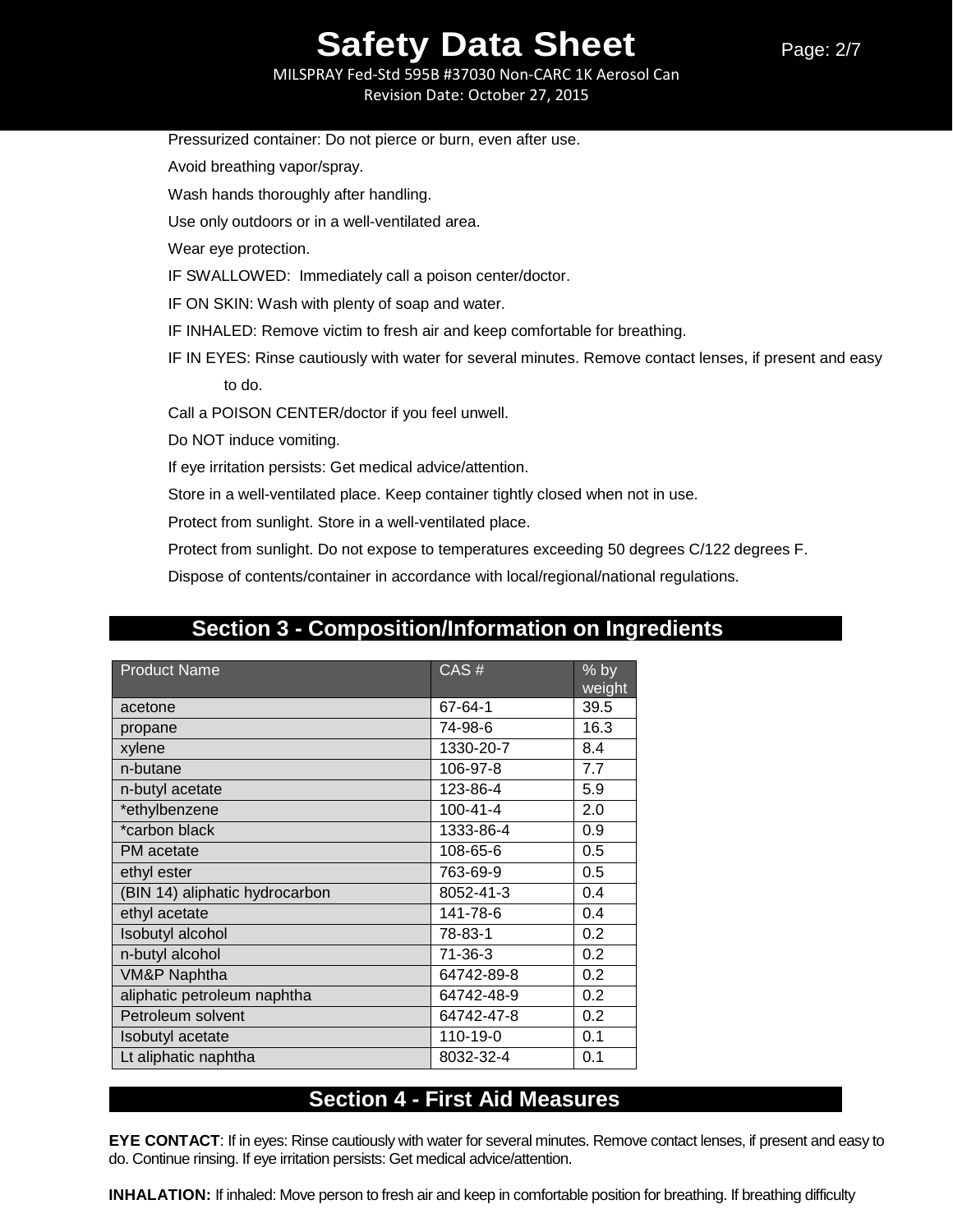MILSPRAY Fed-Std 595B #37030 Non-CARC 1K Aerosol Can Revision Date: October 27, 2015

persists: Get medical advice/attention.

**SKIN CONTACT:** If on skin: Wash with plenty of soap and water. Remove contaminated clothing and wash before reuse. If skin irritation persists: Get medical advice/attention.

**INGESTION:** If swallowed: Immediately call a poison center/doctor. Do NOT induce vomiting unless directed to do so by medical personnel.

### **MOST IMPORTANT SYMPTOMS AND EFFECTS, BOTH ACUTE AND DELAYED:**

See Section 11: Toxicological Information and effects.

**INDICATION OF ANY IMMEDIATE MEDICAL ATTENTION AND SPECIAL TREATMENT REQUIRED** Treat symptomatically.

## **Section 5 - Fire Fighting Measures**

**SUITABLE EXTINGUISHING MEDIA:** CO<sub>2</sub> (Carbon Dioxide), dry chemical, or water fog.

**UNSUITABLE EXTINGUISHING MEDIA:** Water spray may be unsuitable. However, if water is used, fog nozzles are preferable. Water may be used to cool closed containers to prevent pressure build-up and possible explosion when exposed to extreme heat.

**SPECIFIC HAZARDS ARISING FROM CHEMICAL:** Closed containers exposed to heat from fire may build pressure and explode. Products of combustion may include but are not limited to: oxides of carbon.

**SPECIAL PROTECTIVE EQUIPMENT FOR FIRE**-**FIGHTERS:** Full protective equipment including self-contained breathing apparatus should be used.

## **Section 6 - Accidental Release Measures**

**PERSONAL PRECAUTIONS:** Use personal protection recommended in Section 8.

**ENVIRONMENTAL PRECAUTIONS:** Prevent contamination of soil/ground, waterways, drains, and sewers.

**METHODS OF CONTAINMENT:** Absorb spilled liquid in suitable material.

**METHODS OF CLEAN-UP:** Use spark-proof tools to sweep or scrape up, containerize, and dispose of properly.

**OTHER INFORMATION:** Ensure adequate ventilation.

## **Section 7 - Handling and Storage**

**HANDLING**: Vapors may ignite explosively. Prevent buildup of vapors. Keep from sparks, heat, flame or other heat sources. Do not smoke. Turn off pilot lights, heaters, electric motors and other sources of ignition during use and until all vapors are gone. Do not puncture or incinerate/burn container. Keep container tightly closed while not in use.

**STORAGE:** Store in dry, well-ventilated area and in accordance with federal, state, and local regulations. Do not expose to heat or store at temperatures above 50 degrees C / 122 degrees F. If storing in cold temperatures, allow product to warm to room temperature before use. Keep container tightly closed and away from heat and sunlight when not in use.

| <b>Section 8 - Exposure Controls/Personal Protection</b> |            |                             |                      |
|----------------------------------------------------------|------------|-----------------------------|----------------------|
| <b>Product Name</b>                                      |            | OSHA PEL-TWA ACGIH TLV-STEL | <b>ACGIH TLV-TWA</b> |
| acetone                                                  | $1000$ ppm | 750 ppm                     | 500 ppm              |
| propane                                                  | 1000 ppm   | 1800 ppm                    | 2500 ppm             |
| xylene                                                   | $100$ ppm  | $150$ ppm                   | $100$ ppm            |
| n-butane                                                 | 800 ppm    | N/E                         | 800 ppm              |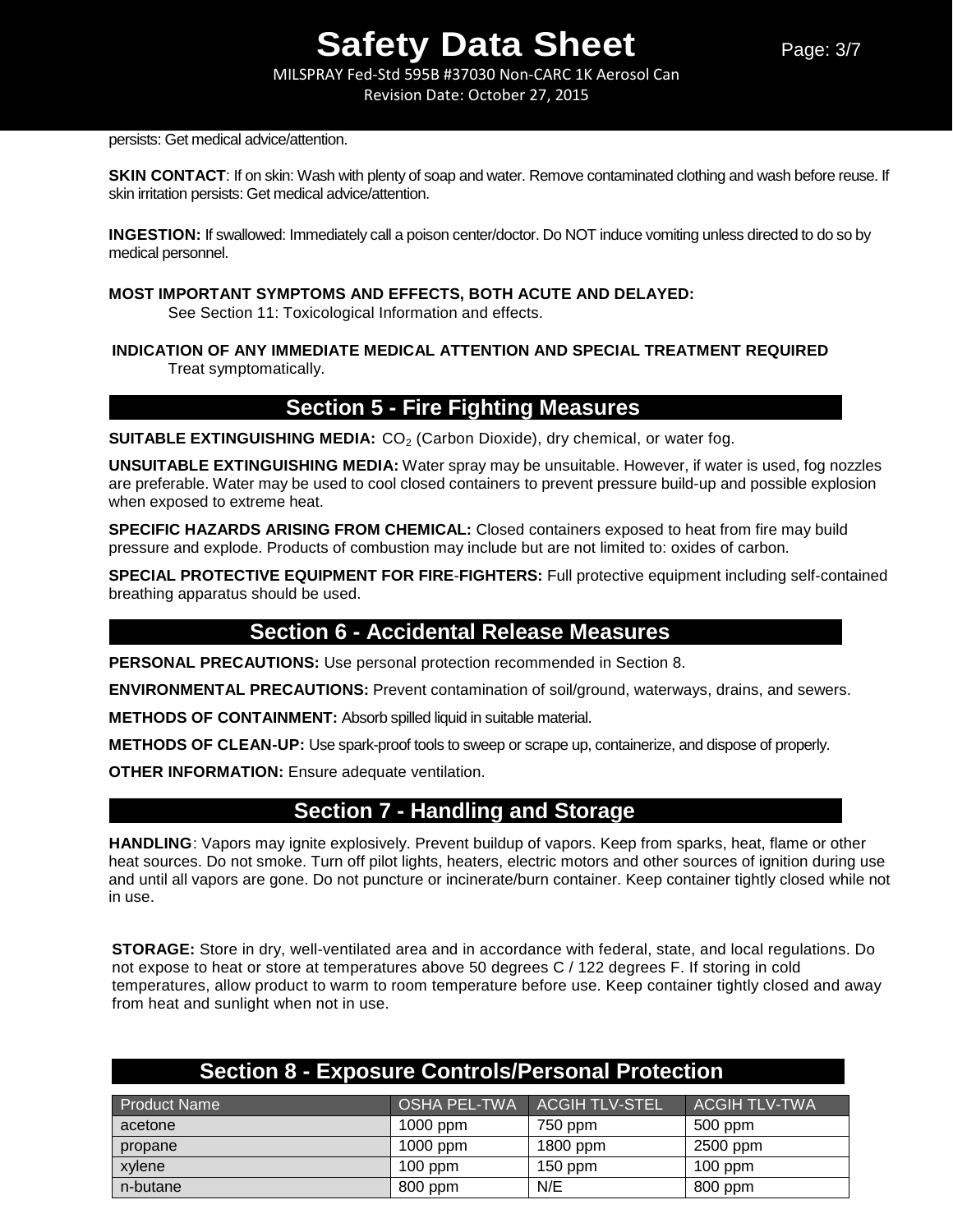MILSPRAY Fed-Std 595B #37030 Non-CARC 1K Aerosol Can Revision Date: October 27, 2015

| n-butyl acetate                | 150 ppm                | 200 ppm   | $150$ ppm              |
|--------------------------------|------------------------|-----------|------------------------|
| *ethylbenzene                  | $100$ ppm              | $125$ ppm | $100$ ppm              |
| *carbon black                  | $3.5 \text{ mg/m ppm}$ | N/E       | $3.5 \text{ mg/m ppm}$ |
| PM acetate                     | N/E                    | N/E       | N/E                    |
| ethyl ester                    | N/E                    | 100 ppm   | 50 ppm                 |
| (BIN 14) aliphatic hydrocarbon | N/E                    | N/E       | N/E                    |
| ethyl acetate                  | 400 ppm                | N/E       | 400 ppm                |
| Isobutyl alcohol               | 300 ppm                | N/E       | 50 ppm                 |
| n-butyl alcohol                | 300 ppm                | N/E       | 50 ppm                 |
| VM&P naphtha                   | 300 ppm                | N/E       | 300 ppm                |
| aliphatic petroleum naphtha    | 500 ppm                | N/E       | 100 ppm                |
| Petroleum solvent              | 400 ppm                | N/E       | N/E                    |
| Isobutyl acetate               | 150 ppm                | N/E       | 150 ppm                |
| Lt aliphatic naphtha           | N/E                    | N/E       | N/E                    |

**ENGINEERING CONTROLS:** Provide adequate ventilation to keep air contamination below OSHA permissible exposure limits and ACGIH TLV exposure levels.

**ENVIRONMENTAL CONTROLS:** Not available.

**EYE PROTECTION**: Wear safety glasses with side shields. Have eye wash facilities immediately available.

**SKIN PROTECTION:** Wear chemical resistant gloves if contact is likely.

**RESPIRATORY PROTECTION**: Use NIOSH-approved air-purifying respirator with organic cartridge or canister if exposure cannot be controlled within applicable limits with ventilation.

**HYGIENE:** Not available.

## **Section 9 - Physical and Chemical Properties**

**PHYSICAL STATE:** Aerosol – Pressurized Liquid

**COLOR**: See product identification

**ODOR:** Solvent odor

**ODOR THRESHOLD:** Not available.

**pH:** Not available.

**MELTING POINT**: Not available.

**BOILING POINT:** Not applicable (pressurized mixture)

**FLASH POINT:** <-18 degrees C (<-0.4 degrees F), c.c.

**EVAPORATION RATE:** Faster than ether

**FLAMMABILITY:** Not available.

**UPPER/LOWER EXPLOSIVE LIMITS:** Not available.

**VAPOR PRESSURE:** Not established.

**VAPOR DENSITY:** Not established.

**RELATIVE DENSITY:** 0.767

**SOLUBILITY:** Negligible

**PARTITION COEFFICIENT:** Not available.

**AUTO-IGNITION TEMPERATURE:** Not available.

**DECOMPOSITION TEMPERATURE:** Not available.

**VOC PERCENT BY WEIGHT:** 42.94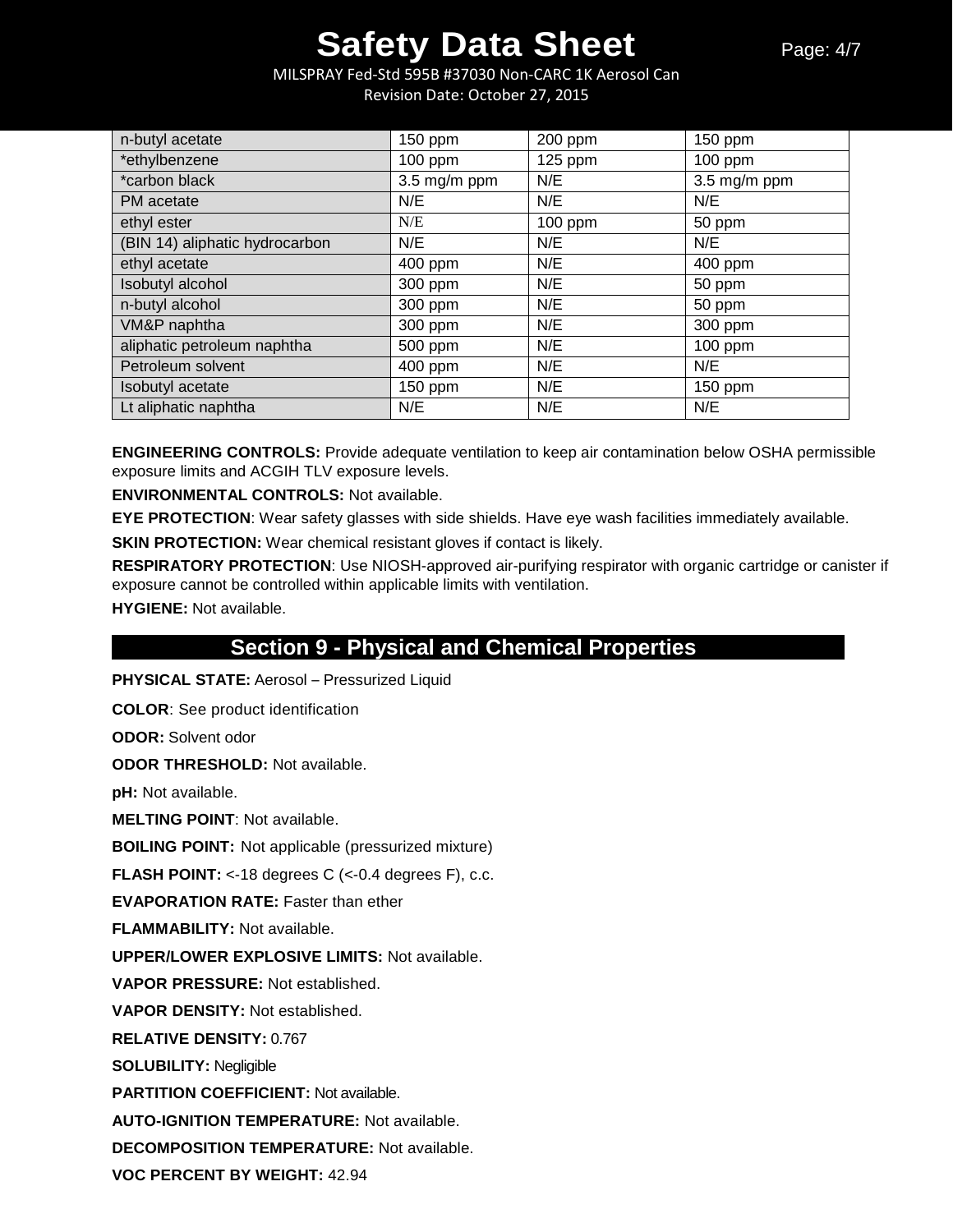Page: 5/7

MILSPRAY Fed-Std 595B #37030 Non-CARC 1K Aerosol Can Revision Date: October 27, 2015

### **HAPS PERCENT BY WEIGHT:** 10.48

### **MIR NUMBER (EPA AND CA):** 1.141

## **Section 10 - Stability and Reactivity**

**STABILITY:** The product is stable under normal conditions.

**CONDITIONS TO AVOID:** Keep away from heat, sparks, and flames.

**INCOMPATIBLE MATERIALS:** Strong oxidizing agents.

**HAZARDOUS DECOMPOSITION PRODUCTS:** by fire - Carbon Dioxide and Carbon Monoxide

**POSSIBILITY OF HAZARDOUS REACTIONS:** Will not occur.

## **Section 11 - Toxicological Information**

**LIKELY ROUTES OF EXPOSURE:** Skin contact, Inhalation, Eye contact, Ingestion

#### **SIGNS AND SYMPTOMS OF EXPOSURE:**

**EYE:** Signs/symptoms may include significant redness, swelling, pain, tearing, cloudy appearance of the cornea, and impaired vision. **SKIN:** Signs/symptoms may include localized redness, itching, drying and cracking of skin. **INHALATION:** Intentional concentration and inhalation may be harmful or fatal. **INGESTION:** Signs/symptoms may include abdominal pain, stomach upset, nausea, vomiting and

diarrhea.

### **CHRONIC EFFECTS:** Not available

**TARGET ORGANS:** Central nervous system, kidneys, lungs, liver, eyes, skin, brain, respiratory tract, urinary tract, reproductive system, cardiovascular system

**CANCER INFORMATION:** Not available.

**CARCINOGENICITY:** Not available.

**DEVELOPMENTAL INFORMATION:** Not available.

#### **MIXTURE TOXICITY:**

| <b>Product Name</b>         | LD50 ORAL          | LD50 DERMAL                       | <b>LD50 INHALATION</b> |
|-----------------------------|--------------------|-----------------------------------|------------------------|
| acetone                     | N/E                | N/E                               | N/E                    |
| propane                     | 1000               | 1800                              | N/E                    |
| xylene                      | $>3523$ mg/kg      | >4200 mg/kg                       | $>20$ mg/L             |
| n-butane                    | N/E                | N/E                               | N/E                    |
| n-butyl acetate             | >10760 mg/kg (rat) | >14112 mg/kg (rabbit)             | $>21$ mg/l (rat) 4hr   |
| * ethylbenzene              | N/E                | N/E                               | N/E                    |
| Carbon black                | 8000               | N/E                               | N/E                    |
| PM acetate                  | >5000 mg/kg (rat)  | >5000 mg/kg (rabbit)              | >10.8mg/l (rat) 6hr    |
| ethyl ester                 | N/E                | N/E                               | N/E                    |
| (BIN 14) aliphatic          | N/E                | N/E                               | N/E                    |
| hydrocarbon                 |                    |                                   |                        |
| ethyl acetate               | >4934 mg/kg        | >20000 mg/kg                      | $>22.5$ mg/L           |
| Isobutyl alcohol            | N/E                | N/E                               | N/E                    |
| n-butyl alcohol             | N/E                | N/E                               | N/E                    |
| VM&P naphtha                | >5000mg/kg (rat)   | $\overline{>2000}$ mg/kg (rabbit) | $>20$ mg/L             |
| aliphatic petroleum naphtha | N/E                | N/E                               | N/E                    |
| Petroleum solvent           | N/E                | N/E                               | N/E                    |
| Isobutyl acetate            | 13400              | 17400                             | N/E                    |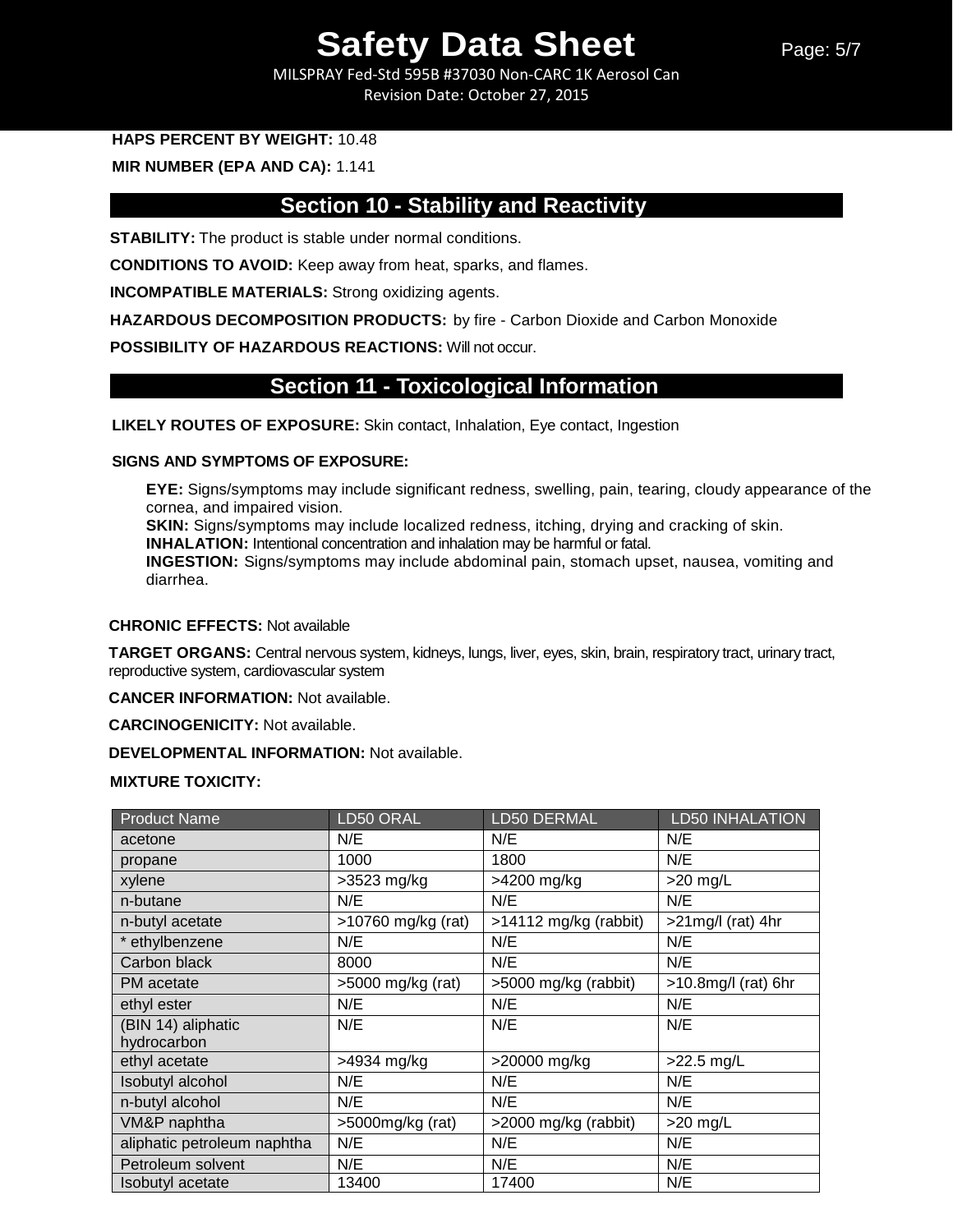Page: 6/7

MILSPRAY Fed-Std 595B #37030 Non-CARC 1K Aerosol Can Revision Date: October 27, 2015

| naphtha<br>aliphatic<br>-- | N/F | $\mathbf{H}$<br>יי<br>91 L | $\blacksquare$<br>N/I |
|----------------------------|-----|----------------------------|-----------------------|
|                            |     |                            |                       |

\*may cause cancer

## **Section 12 - Ecological Information**

**ENVIRONMENTAL EFFECTS:** Not available.

## **Section 13 - Disposal Considerations**

Dispose of container and its contents in accordance with federal, state, and local regulations. Do not puncture, incinerate, or place container in trash compactor.

| <b>Section 14 - Transport Information</b> |                         |                         |                         |  |
|-------------------------------------------|-------------------------|-------------------------|-------------------------|--|
|                                           | DOT (Ground)            | IATA (Air)              | IMDG (Water)            |  |
| <b>UN Number</b>                          | <b>UN1950</b>           | <b>UN1950</b>           | <b>UN1950</b>           |  |
| <b>Transport Hazard Class</b>             | 2.1                     | 2.1                     | 2.1                     |  |
| Packing Group                             | N/A                     | N/A                     | N/A                     |  |
| UN proper shipping name                   | Aerosols                | Aerosols, Flammable     | Aerosols                |  |
| <b>Hazard Label</b>                       | <b>Limited Quantity</b> | <b>Limited Quantity</b> | <b>Limited Quantity</b> |  |

No component of this product is a listed Marine Pollutant.

#### **SPECIAL PRECAUTIONS FOR USER:** Not available.

## **Section 15 - Regulatory Information**

#### **International Chemical Inventory**

All components of this product are listed on or exempt from the following inventories: TSCA (United States), CEPA/DSL (Canada), AICS (Australia), IECSC (China)

#### **SARA Section 313 Toxic Chemicals:**

XYLENE 1330-20-7, \*ETHYLBENZENE 100-41-4, N-BUTYL ALCOHOL 71-36-3

Chemicals listed above are subject to the SARA reporting requirements under 40 CFR 372.45(c)(5).

### **California Prop65 Chemicals:**

\*ETHYLBENZENE 100-41-4, \*CARBON BLACK 1333-86-4

\*California Safe Drinking Water and Toxic Enforcement Act of 1986 (Proposition 65):

This product contains chemicals known to the state of California to cause cancer and birth defects or other reproductive harm.

## **Section 16 - Other Information**

**HMIS:** Health = 2 Flammability = 4 Reactivity = 1 Personal Protection = N/A

**NFPA 704:** Health =  $2$  Flammability =  $4$  Instability =  $1$ 



### **DISCLAIMER:**

This SDS is based on information believed to be reliable and accurate. Because of changing reporting requirements and other variables it is impossible to guarantee the accuracy of the information contained in this